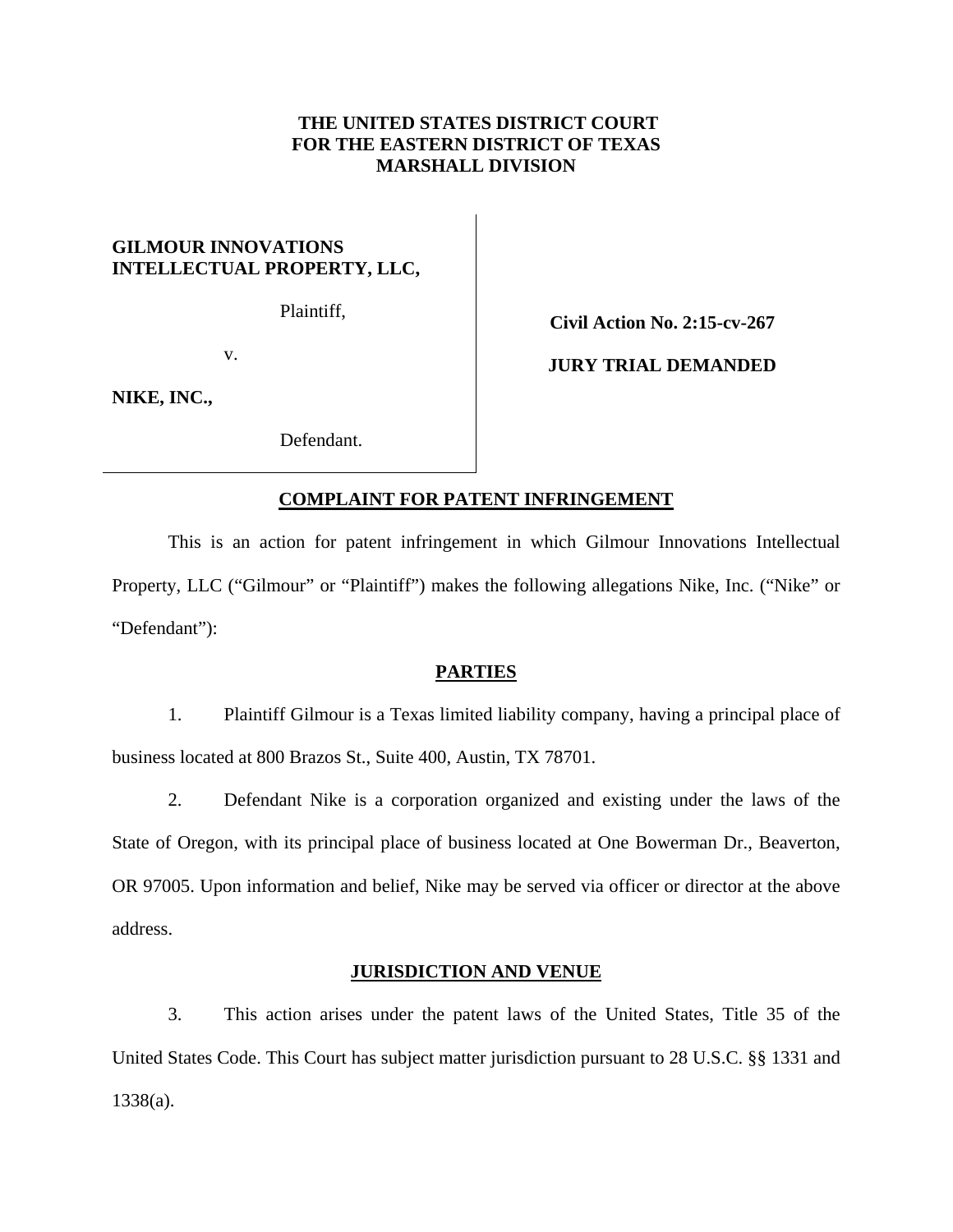4. Venue is proper in this District under 28 U.S.C. §§ 1391(c) and 1400(b). On information and belief, Defendant has transacted business in this District, and has committed and/or induced acts of patent infringement in this District.

5. On information and belief, Defendant is subject to this Court's specific and general personal jurisdiction pursuant to due process and/or the Texas Long Arm Statute, due at least to its substantial business in this forum, including: (i) at least a portion of the infringements alleged herein; and (ii) regularly doing or soliciting business, engaging in other persistent courses of conduct, and/or deriving substantial revenue from goods and services provided to individuals in Texas and in this Judicial District.

#### **COUNT I INFRINGEMENT OF U.S. PATENT NO. 7,234,010**

1. Plaintiff is the owner by assignment of United States Patent No. 7,234,010 ("the '010 Patent") titled "Body-Worn Data Storage Device." The '010 Patent issued on June 19, 2007. A true and correct copy of the '010 Patent is attached as Exhibit A.

2. Upon information and belief, Defendant has been and is now infringing the '010 Patent in the State of Texas, in this Judicial District, and elsewhere in the United States, by, among other things, directly or through intermediaries, making, using, importing, providing, supplying, distributing, selling, and/or offering for sale apparatuses and systems (including, without limitation the Nike+ Sportswatch) that are body-worn devices including an electronic data storage unit; a first strap having a first end and a second end, the first end connected to a first side of the unit; a USB plug connected to the second end of the first strap; a cable within the strap connecting the USB plug to the unit for providing the electronic communications between the USB plug and the unit; a second strap having a first end and a second end, covered by one or more claims of the '010 Patent to the injury of Gilmour. Defendant is directly infringing,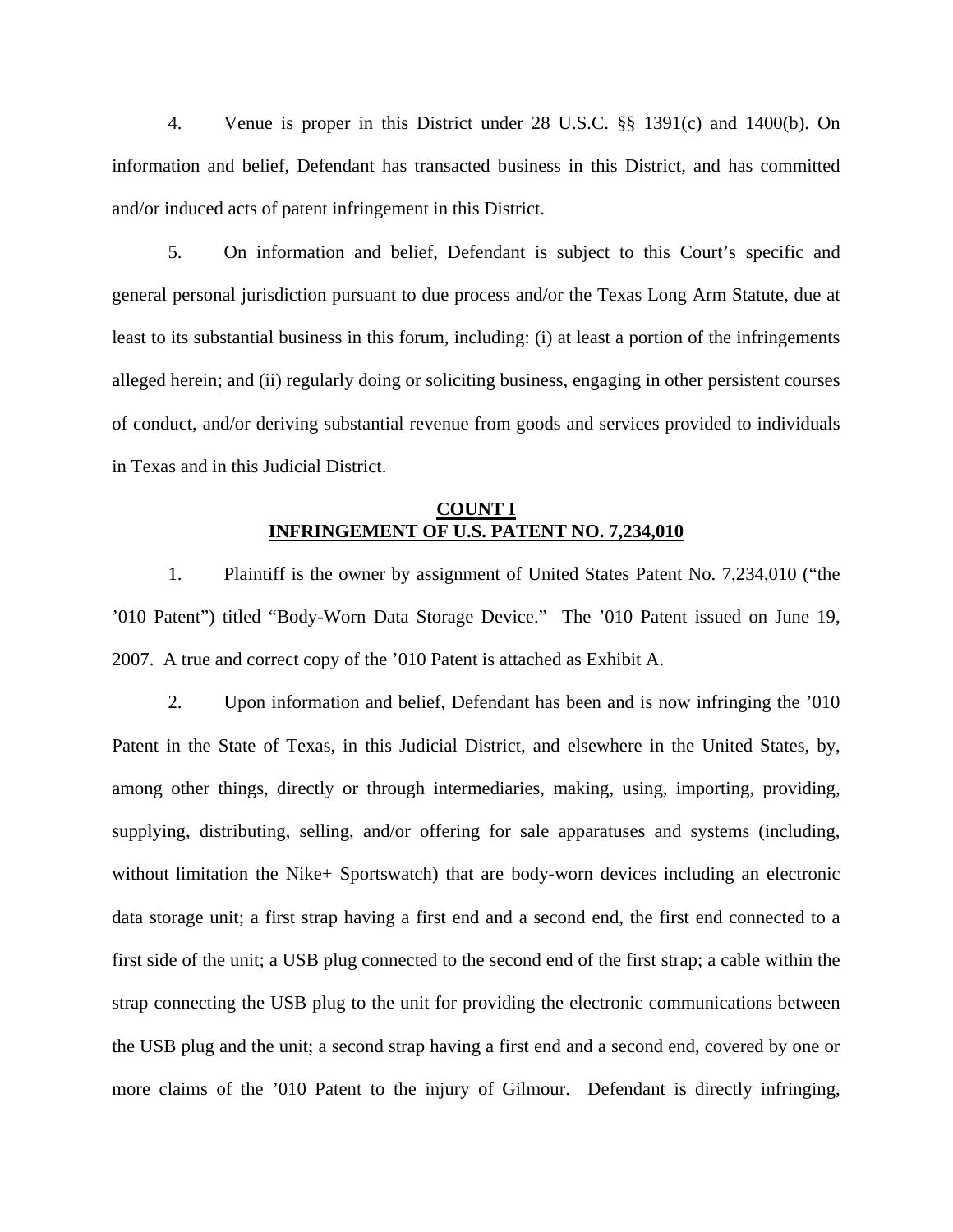literally infringing, and/or infringing the '010 Patent under the doctrine of equivalents. Defendant is thus liable for infringement of the '010 Patent pursuant to 35 U.S.C. § 271.

3. On information and belief, to the extent any marking was required by 35 U.S.C. § 287, all predecessors in interest to the '010 Patent complied with any such requirements.

4. As a result of Defendant's infringement of the '010 Patent, Plaintiff has suffered monetary damages and is entitled to a money judgment in an amount adequate to compensate for Defendant's infringement, but in no event less than a reasonable royalty for the use made of the invention by Defendant, together with interest and costs as fixed by the court, and Plaintiff will continue to suffer damages in the future unless Defendant's infringing activities are enjoined by this Court.

5. Unless a permanent injunction is issued enjoining Defendant and its agents, servants, employees, representatives, affiliates, and all others acting in active concert therewith from infringing the '010 Patent, Plaintiff will be greatly and irreparably harmed.

#### **PRAYER FOR RELIEF**

WHEREFORE, Plaintiff respectfully requests that this Court enter:

1. A judgment in favor of Plaintiff that Defendant has infringed the '010 Patent;

2. A permanent injunction enjoining Defendant and its officers, directors, agents servants, affiliates, employees, divisions, branches, subsidiaries, parents, and all others acting in active concert therewith from infringement, inducing the infringement of, or contributing to the infringement of the '010 Patent, or such other equitable relief the Court determines is warranted;

3. A judgment and order requiring Defendant pay to Plaintiff its damages, costs, expenses, and prejudgment and post-judgment interest for Defendant's infringement of the '010